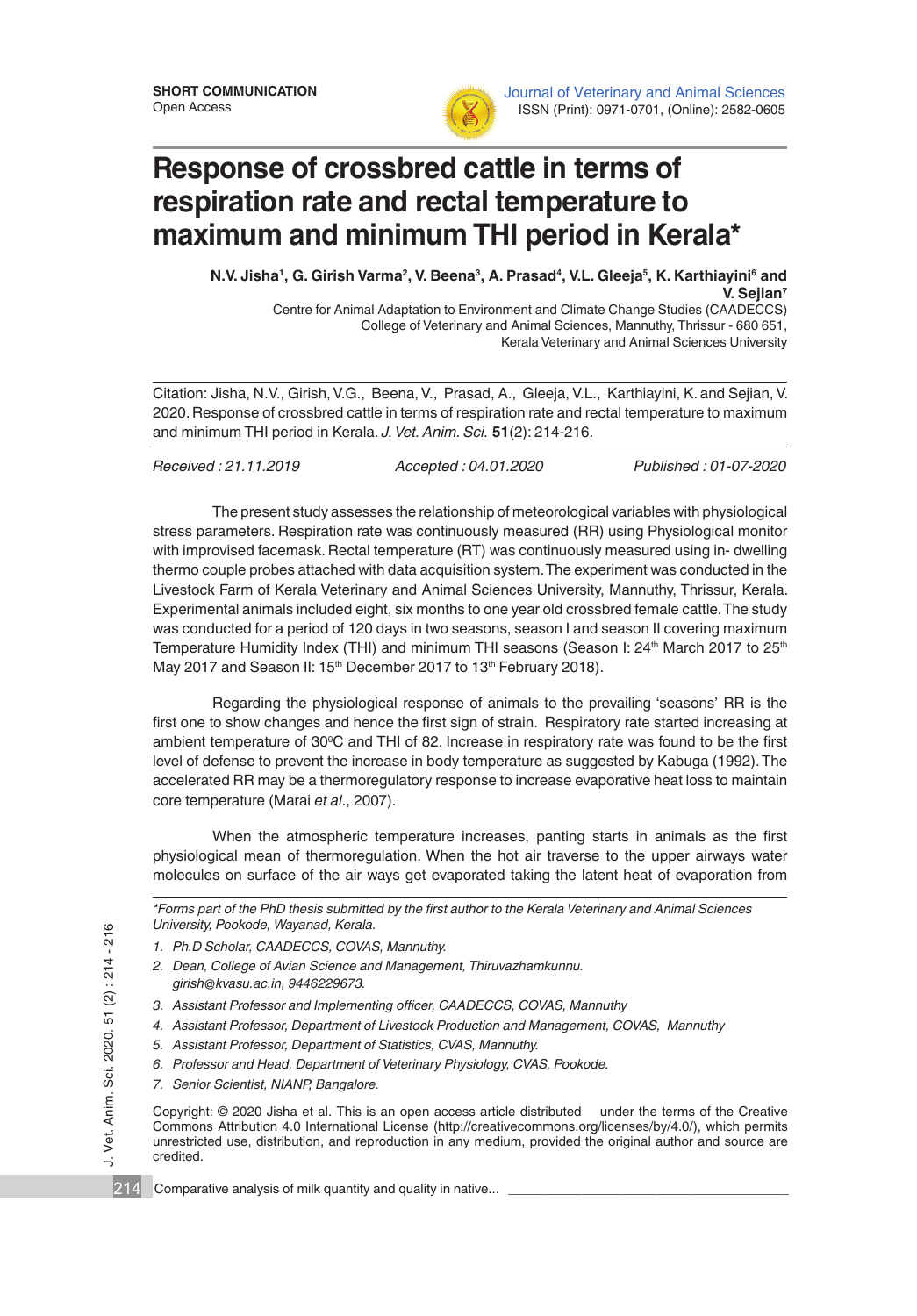| <b>Parameters</b>            | <b>Time</b> | Season I        |                  | <b>Season II</b> |           |
|------------------------------|-------------|-----------------|------------------|------------------|-----------|
|                              |             | AH              | <b>RR</b>        | AH               | <b>RR</b> |
| Temperature in $(^{\circ}C)$ | Morning     | $-0.501$        | $0.458^{*}$      | $-0.195$         | 0.131     |
|                              | Evening     | $-0.418$        | $0.621$ "        | $-0.436"$        | $-0.130$  |
| Relative humidity in (%)     | Morning     | $0.408^{\circ}$ | $-0.476^{\circ}$ | 0.116            | $-0.262$  |
|                              | Evening     | 0.487           | $-0.470$         | $-0.012$         | $-0.231$  |
| THI                          | Morning     | $-0.376$        | $0.428^{*}$      | $-0.309$         | $-0.303$  |
|                              | Evening     | $-0.300$        | 0.618"           | $-0.348$         | $-0.393$  |

**Table 1.** Correlation coefficients of physiological parameters with meteorological variables (Season I – Period of maximum THI and Season II - Period of minimum THI)

\*Correlation is significant at the 0.01 level. \*\*\* AH – Absolute Humidity<br>Correlation is significant at the 0.05 level \*\*\* RR – Respiration Rate \* Correlation is significant at the 0.05 level

| Table 2. Comparison of Physiological parameters in season I and season II |
|---------------------------------------------------------------------------|
| (Season I - Period of maximum THI and Season II - Period of minimum THI)  |

|                                                          | Mean $\pm$ SE                                                                |                                                                                           |           |          |                                               |           |
|----------------------------------------------------------|------------------------------------------------------------------------------|-------------------------------------------------------------------------------------------|-----------|----------|-----------------------------------------------|-----------|
| <b>Parameters</b>                                        | Morning                                                                      |                                                                                           | t-value   | Evening  |                                               | t-value   |
|                                                          | Season I                                                                     | Season II                                                                                 |           | Season I | Season II                                     |           |
| Ambient<br>Temperature                                   |                                                                              | $32.09 \pm 0.46$ 27.97 $\pm 0.43$ 6.481**   33.47 $\pm 0.44$   33.11 $\pm 0.20$   0.752ns |           |          |                                               |           |
| <b>Ambient Relative</b><br>humidity in %                 | $70.72 \pm 1.85$ 66.57 $\pm 2.22$ 1.441ns 68.26 $\pm 1.64$ 147.26 $\pm 2.09$ |                                                                                           |           |          |                                               | 7.814**   |
| <b>THI</b>                                               |                                                                              | $84.2 \pm 0.53$ 77.48 $\pm$ 0.51                                                          | $9.169**$ |          | $86.20 \pm 0.54$   81.77 $\pm$ 0.34   7.058** |           |
| Absolute humidity<br>in the expired air of<br>the animal | $90.32 \pm 1.05$ 87.61 $\pm$ 0.77                                            |                                                                                           | $2.089*$  |          | $89.31 \pm 1.11$ 75.56 $\pm$ 2.23             | $5.510**$ |
| Respiratory rate of<br>the animal                        |                                                                              | $53.97 \pm 1.58$   33.28 $\pm$ 0.91   11.337**   60.90 $\pm$ 2.49   37.24 $\pm$ 0.75      |           |          |                                               | $9.112**$ |

\*Means are significantly different at 5% level

\*\* Means are significantly different at 1% level

ns-non significant

Table 3. Correlation coefficients of rectal temperature with meteorological variables (Season I -Period of maximum THI and Season II - Period of minimum THI)

| Parameter          | <b>Time</b> | In house temperature | In house humidity | Average of THI |
|--------------------|-------------|----------------------|-------------------|----------------|
| Rectal temperature | Season I    | 0.351                | $-0.087$          | $0.448*$       |
|                    | Season II   | $-0.204$             | $-0.248$          | 0.006          |

\*Correlation is significant at 0.05 level. \*THI – Temperature Humidity Index

## Table 4. Comparison of Rectal Temperature (RT) of season I and season II (Season I – Period of maximum THI and Season II - Period of minimum THI)

| <b>Parameters</b>  | Season I          | Season II         | t-value   |
|--------------------|-------------------|-------------------|-----------|
| Rectal temperature | $39.72 \pm 0.085$ | $39.19 \pm 0.049$ | $5.399**$ |

\*\*Means are significantly different at 0.01 level In season I, RT was significantly different and higher than that of season II (Table 4).